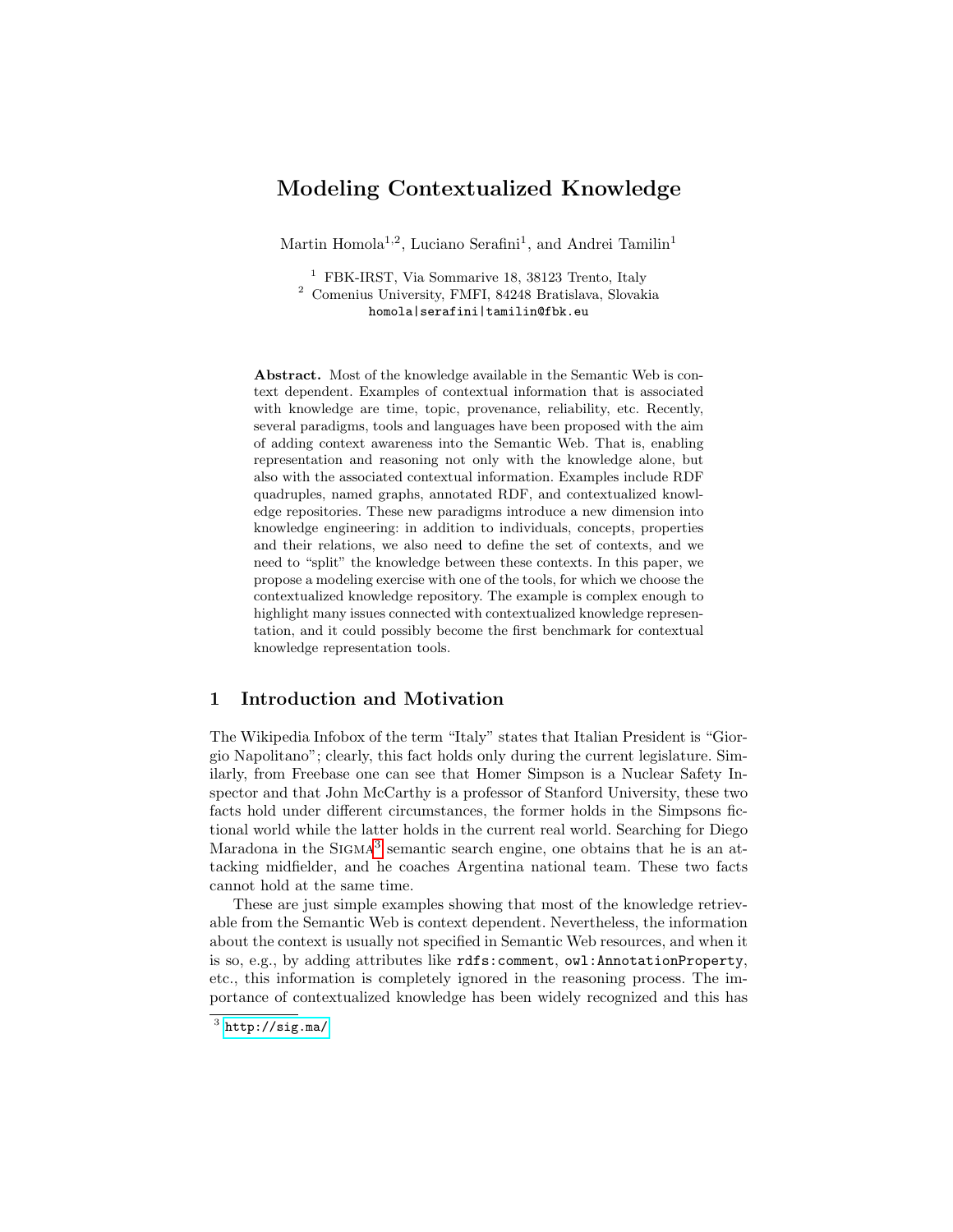motivated proposals for extending Semantic Web languages with the possibility of qualifying knowledge w.r.t. some specific contextual dimension. For instance [\[1,](#page-13-0)[2\]](#page-14-0) focus on the representation of knowledge provenance; [\[3\]](#page-14-1) allows the representation of propositional attitudes, [\[4\]](#page-14-2) covers the dynamic aspect of knowledge and knowledge about events. In the last years there have been also proposals for a general context representation framework for the Semantic Web [\[5,](#page-14-3)[6,](#page-14-4)[7\]](#page-14-5).

Recently we have proposed a new architecture which accommodates contextual knowledge within the current state-of-the-art semantic web technology [\[8,](#page-14-6)[9\]](#page-14-7). The architecture, called Contextualized Knowledge Repository (CKR), has been also implemented on top of the state-of-the-art RDF triple store OWLIM<sup>[4](#page-1-0)</sup>. Main features of CKR are as follows:

- 1. knowledge is contextualized relying on the well studied theories of context [\[10](#page-14-8)[,11](#page-14-9)[,12,](#page-14-10)[13,](#page-14-11)[14](#page-14-12)[,15\]](#page-14-13) and this contextualization is implemented inside the current Semantic Web languages without any semantic extension. This is an advantage since we want to rely on the plethora of existing Semantic Web tools;
- 2. a context is treated as a theory—set of sentences in a logical language, closed under logical consequence—and it is associated with a "point" in a dimensional space. Contexts are also first class objects, and the logic provides terms to denote them;
- 3. knowledge propagates across contexts according to schematic patterns. This is done through so called qualified concepts and roles which constitute a semantic bridge between different contexts. Lifting axioms are thus hidden from the user and they work automatically. This transfers part of the complexity of the modeling task from the user to the system.

In this paper, we show a practical modeling scenario on which the CKR architecture is applied. We demonstrate the modeling capabilities and main advantages of CKR. The proposed modeling scenario is from the FIFA World Cup domain which has been chosen for its inherent contextual nature and it is complex enough to highlight many issues connected with contextualized knowledge representation. We believe that this scenario can be possibly remodeled also in any other contextual Semantic Web framework thus constituting a modeling benchmark in this area.

# 2 The Modeling Domain

As a case study for contextualized knowledge representation we propose the domain of football and in particular we focus on the FIFA World Cup 2010. The reasons for choosing this domain are the following:

1. it is a structured domain, and most of the information available, such as teams, matches, scores, etc., can be easily represented with the standard Semantic Web languages as RDF/OWL.

<span id="page-1-0"></span><sup>4</sup> <http://www.ontotext.com/owlim/>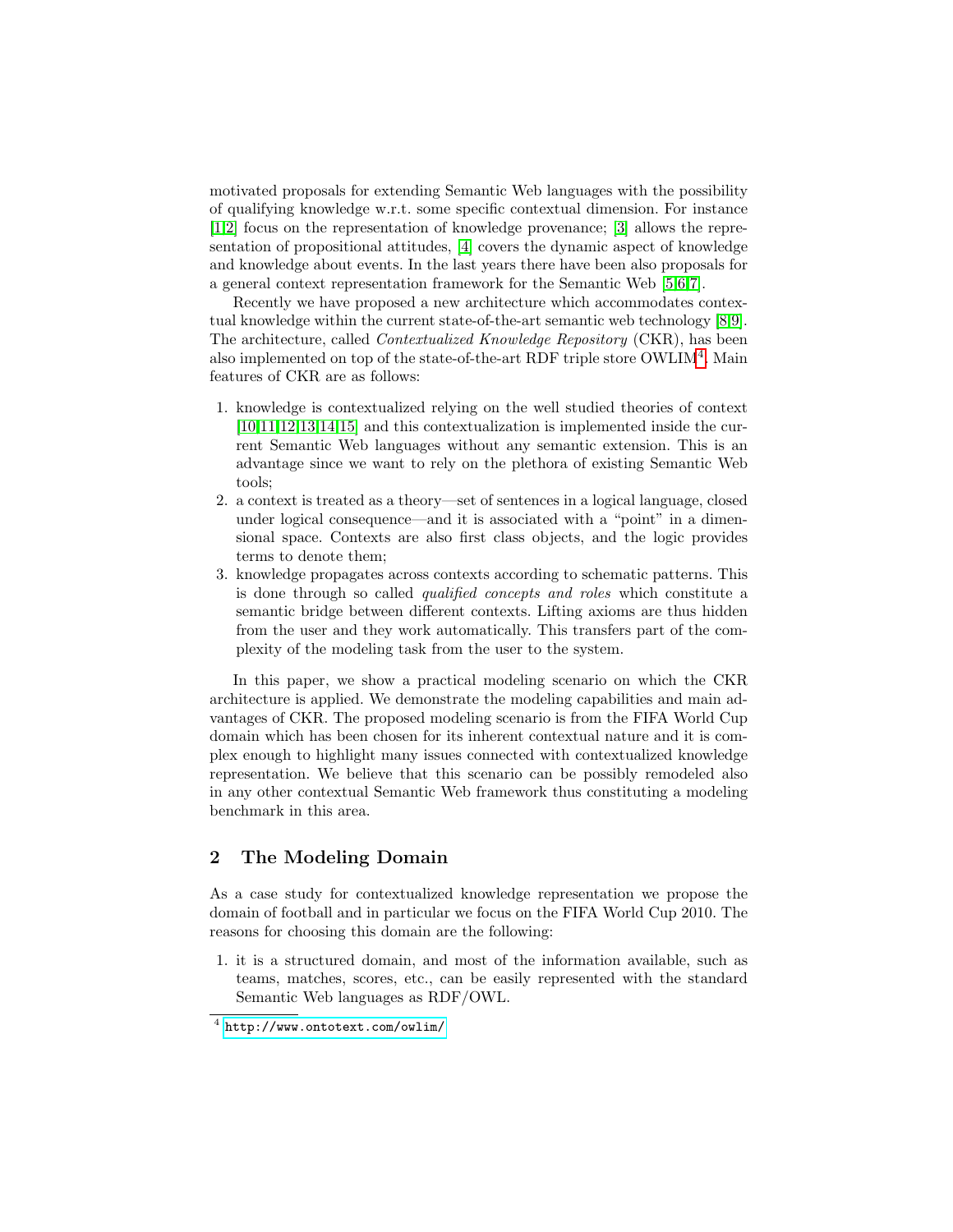- 2. large part of the knowledge about this event is context dependent. For instance, the players of a team can be different for each match. Two teams can play one against the other in two different matches obtaining different scores, a player can have a different role in different matches, etc.
- 3. the domain presents a high level of interconnection between knowledge contained in different contexts. For instance the players of a team are always the same along the entire competition, players do not change their shirt number, etc.

Already from the web site of the FIFA World Cup  $2010^5$  $2010^5$ , one can recognize a certain level of contextual representation of the information, and how contexts are used for a better presentation of the information. For instance, pages are organized by team, by player, by single match. The information contained in each single page focuses on a given topic, and it is supposed to hold within the contextual boundaries of the page. The contextual structure is mainly driven by the sake of effective organization of the web site. We will analyze the page content in detail, starting from more specific pages, proceeding to the more general, finally reaching the home page.

Among the most specific pages, there are the pages associated to each single match. They contain information which holds only in that particular match. For instance the lineup formation, the yellow/red cards, the substitutions, the goals, etc. For instance the fact that "Gilardino was replaced by Di Natale" is contained in the page for Match 11 of Group F, and it is supposed to hold in this match (and not in other matches). In RDF, this information is represented by a triple of the form " $\langle$ Alberto Gilardino). $\langle$  is substituted by $\rangle$ . $\langle$ Antonio di Natale $\rangle$ ". In this case, the triple is valid only in this particular context (i.e., that of the Match 11). However, not all of the information contained in a page is context dependent.

For instance, the pages of matches contain more general information about the teams, the players, etc. which also holds in a broader context. The page related to the match also lists general information about players such as their height, the club where they currently play, etc. This information is "imported" and it is apparently listed here because it is considered to be relevant for the context. It is important to notice that, only a part of all information that is possibly available is "imported" in this context. For instance, the information about the club is relative only on the current year, and not all the clubs a player has ever played for.

There are other pages associated with different phases of the competition. For instance, the page entitled "group stage"<sup>[6](#page-2-1)</sup> summarizes the information of the initial phase of the competition, such as the composition of groups, and the matches taken within each group. Clearly, this information forms a broader context that encompasses all of the matches of the group stage. Some of the data listed cannot be associated with any of the particular matches, such as for instance the composition and the final ranking of each group.

<span id="page-2-0"></span> $5$  <http://www.fifa.com/>

<span id="page-2-1"></span> $^6$ <http://www.fifa.com/worldcup/matches/groupstage.html>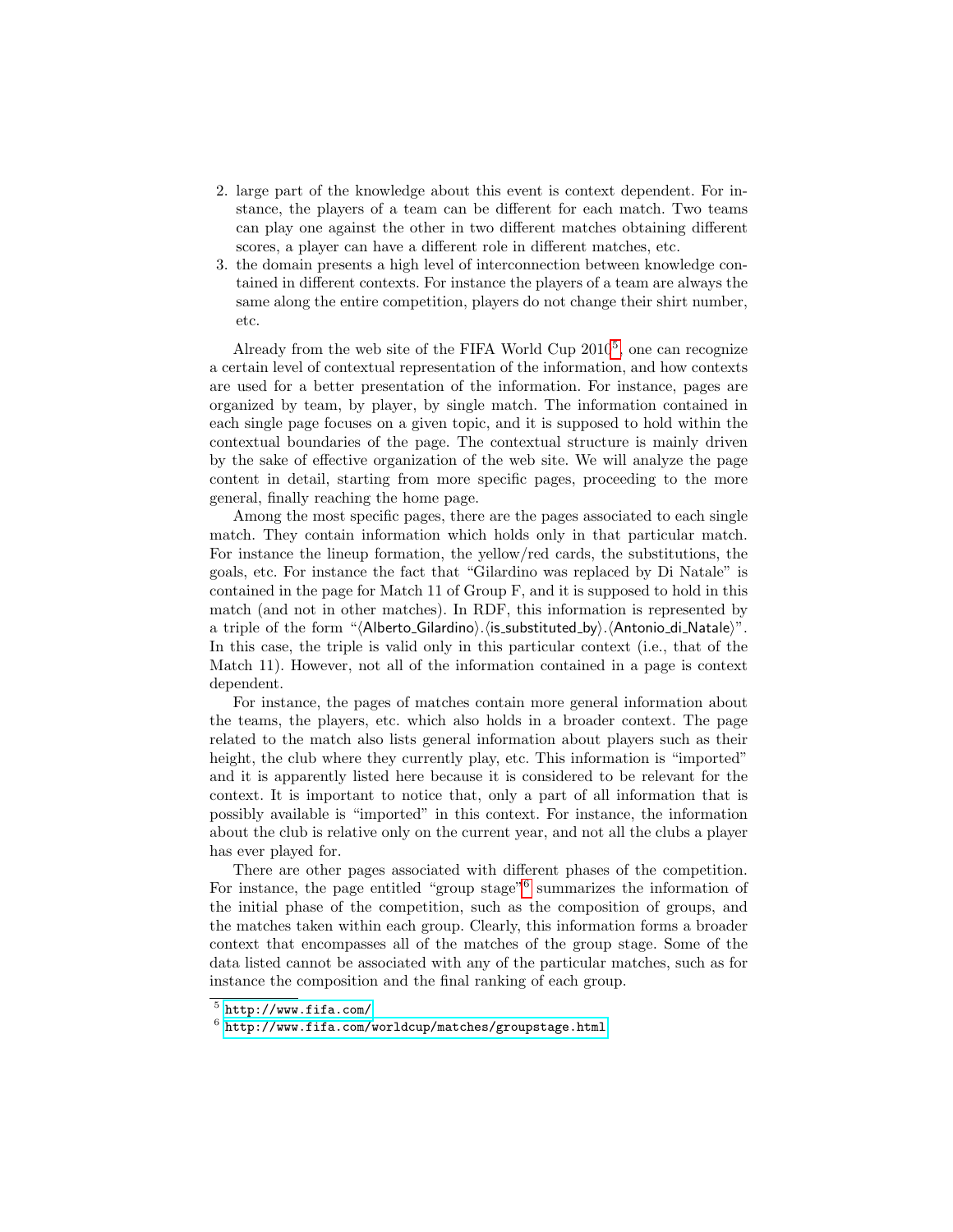The broadest context is the one associated with the whole competition. It contains information about the teams, the players, the stadiums, the schedule, etc. Such a context is not the broadest one can imagine, indeed one could consider all the different editions of the FIFA world cup, and the knowledge about all the football leagues in each country. As a consequence the context "FIFA world cup 2010" should be inserted in a larger contextual structure that involves all the other mentioned contexts.

### 3 Contextualized Knowledge Repository

According to the context as a box metaphor [\[16\]](#page-14-14) a context can be viewed as a box. Inside the box is a set of logical statements representing the information associated with this particular context. This is the contextual data. The boundaries of the box are then determined by a set of dimensional values. This information is the contextual meta data, often simply marked as the outside of the box. For instance, a match between Italy and Paraguay during the FIFA World Cup can be represented by the following context:

 $time(\mathcal{C}, 2010\text{-}06\text{-}14)$ ,  $location(\mathcal{C}, World)$ ,  $topic(\mathcal{C}, FIFA\_WC\_Match\_11)$ 

| $\mathcal{C} =$ | TeamA(Team_Italy)<br>TeamB(Team_Paraguay)<br>Referee (Benito_Archundia) |
|-----------------|-------------------------------------------------------------------------|
|                 |                                                                         |

Although contexts are possibly defined on top of any logical language, we focus on RDF and OWL and hence we will build contexts on top of description logics (DL) [\[17\]](#page-14-15). This is due to the fact that OWL itself is built on top of the DL  $\mathcal{SROIQ}$  [\[18\]](#page-14-16). Furthermore we will assume that all the symbols that appear either in the contexts or in dimensional information come from some shared vocabulary  $\Sigma$ .

#### **Definition 1 (Context).** A context is a triple  $\langle C, \dim(C), K(C) \rangle$  such that:

- 1.  $\dim(\mathcal{C})$  is a set of assertions of the form  $A(\mathcal{C}, v)$  where A is called dimensional attribute and v dimensional value;
- 2.  $K(\mathcal{C})$  is a DL knowledge base in SROIQ or some of its sublanguages.

The set of dimensional values  $\dim(\mathcal{C})$  of a given context  $\mathcal C$  determines its contextual boundaries. It is also called the dimensional vector of  $\mathcal{C}$ . In a sense, it indicates the position of the context in the dimensional space, which is generated as the product of all dimensions. For instance the location dimension indicates the geographical location associated with the context. Similarly for dimensions such as time, topic and possibly others. A context is always specified with a total dimensional vector in which values for each dimension are given. Later on we will also employ partial dimensional vectors with some values missing (e.g., for querying in a CKR).

This determination may be precise, when all these values are constants. This is the case of the context above, in which location is set to World, time is set to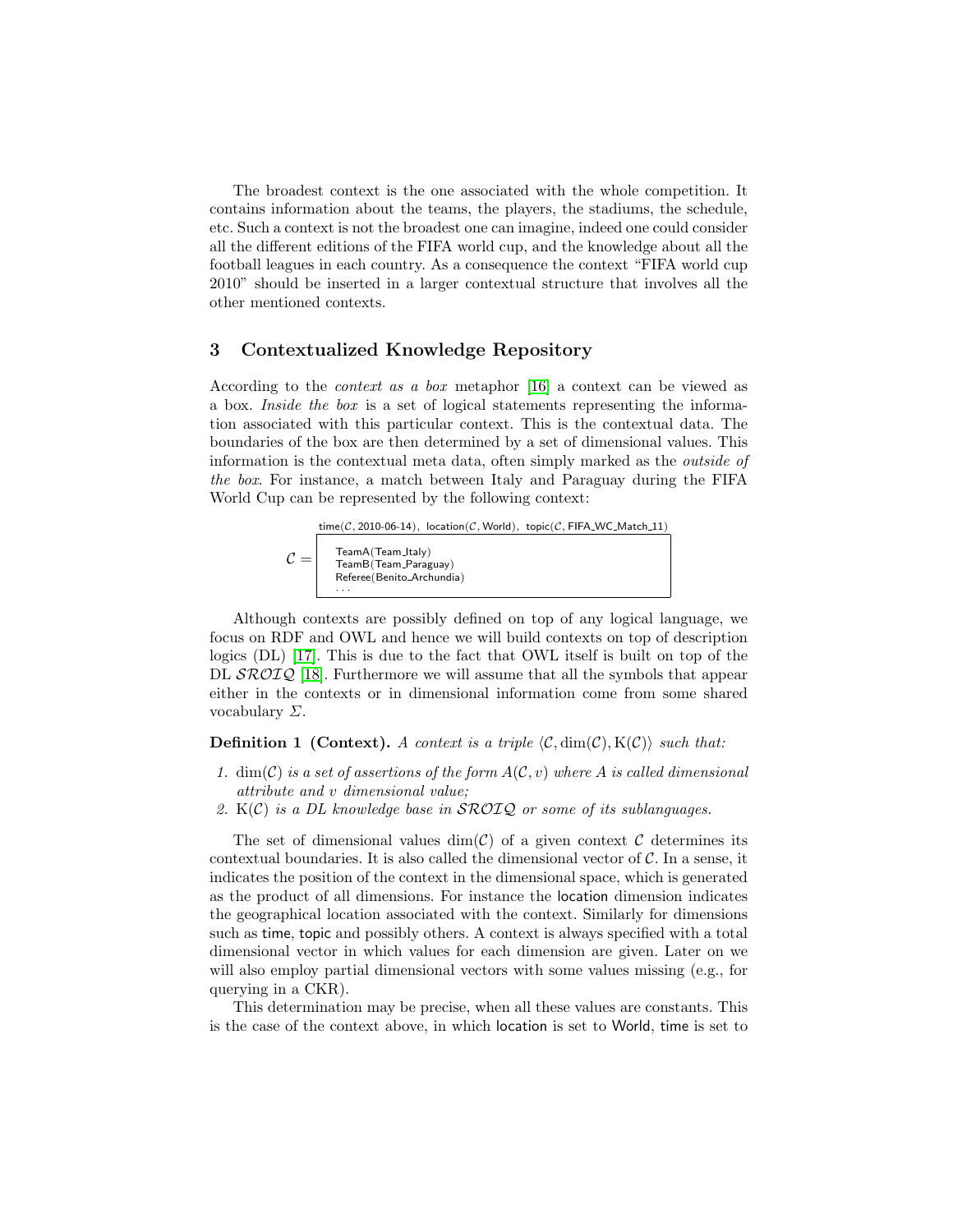2010-06-14, and topic is set to FIFA WC Match 11. Such contexts are called primitive contexts. They contain information which is tightly bound with a particular set of dimensional values.

Besides for primitive contexts we will also make use of context classes. These are more generic contexts that allow us to specify some information which is valid for multiple sets of dimensional values. This is done by using a concept in place of one or more of the dimensional values. The semantics will then take care of that this information is associated with all primitive contexts whose dimensional vectors "instantiate" the dimensional vector of the class context. Let us take for example a generic context class representing a football match:

 $\Gamma =$ time( $\Gamma$ ,  $\top$ ), location( $\Gamma$ ,  $\top$ ), topic( $\Gamma$ , Football Match) TeamA ⊑ Football\_Team<br>TeamB ⊑ Football\_Team<br>TeamA ⊑ ¬TeamB · · ·

Provided that the value FIFA WC Match 11 is an instance of the concept Football Match, the semantics will associate this information with the context representing match 11 listed above, and similarly also with all other contexts representing particular FIFA matches that instantiate the context class.

In addition to context classes CKR offers another more selective option to propagate knowledge across contexts. With qualified concepts and roles, one can selectively query knowledge recorded in some other context. Syntactically this is done by adding the dimensional vector of the queried context into the subscript. For instance, if in the context of FIFA Match we wish to import information from the context FIFA WC representing the FIFA World Cup, we may write an axiom of the form:

> ∃has NationalityFIFA WC <sup>−</sup>.(Referee t Assistant Referee) u  $\exists$ is\_National\_Team\_Of $_{\mathsf{FIFA\_WC}}^-$  . (TeamA  $\sqcup$  TeamB)  $\sqsubseteq \bot$

By this axiom it is required in the context of a match that referees and assistant referees must not share nationality with any of the teams in the match. Since the information about the nationalities is part of the context FIFA WC we have used qualified role names like has Nationality $_{\text{FIFA\_WC}}$  in order to access this information. The semantics will take care of that the interpretation of has Nationality $_{FIFA_WC}$  is the same as the interpretation of has Nationality in the context FIFA WC.

This kind of knowledge transcendence is enabled by the fact that the topics of FIFA World Cup and the one of FIFA match are related (i.e., the latter is a subtopic of the former). Therefore the semantics of qualified concepts and roles is closely related to the hierarchy of contexts, which in turn reflects the hierarchy of dimensions. Therefore a CKR consists of a collection of contexts  $\mathfrak C$  and of meta knowledge about the dimensions  $\mathfrak{D}$ , as we formally define below.

Definition 2 (Contextualized Knowledge Repository). A contextualized knowledge repository (CKR) is a pair  $\mathfrak{K} = \langle \mathfrak{D}, \mathfrak{C} \rangle$  where  $\mathfrak{C}$  is a set of contexts, and  $\mathfrak D$  is a DL knowledge base such that: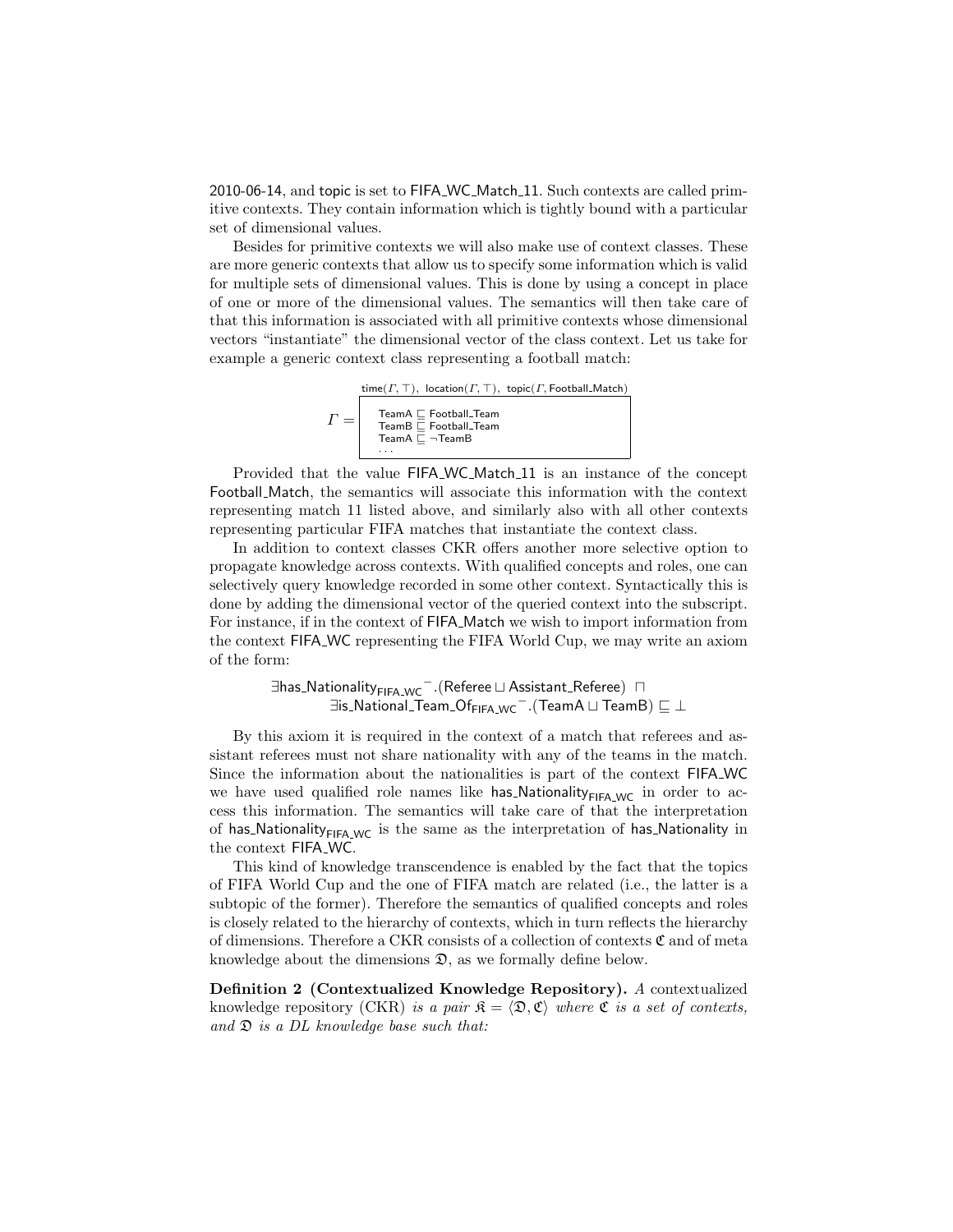- 1.  $\mathfrak D$  contains n distinct roles  $\mathbf A = \{A_1, \ldots, A_n\}$  called dimensions (or dimensional attributes);
- 2. for every dimension  $A \in \mathbf{A}$ ,  $\mathfrak{D}$  contains a finite set  $D_A$  called the dimension values of A such that each  $v \in D_A$  is either a constant symbol or a concept  $in \mathfrak{D}$ ;
- 3. for every dimension  $A \in \mathbf{A}$ ,  $\mathfrak D$  contains a role covers<sub>A</sub> whose domain and range are the constants of  $D_A$ ;
- 4. the transitive closure of the relation  $\{ \langle d, d' \rangle | \mathfrak{D} \models \text{ covers}(d, d') \}$ , denoted by  $\prec_A$ , is a partial order on  $D_A$ .

Due to the hierarchy of dimensions, the organization of contexts in each CKR is hierarchical as well. Given a CKR  $\mathfrak{K}$  and two contexts  $\mathcal{C}_1$  and  $\mathcal{C}_2$  with  $\dim(\mathcal{C}_1) = d$  and  $\dim(\mathcal{C}_2) = e$ . We say that  $\mathcal{C}_1$  is covered by  $\mathcal{C}_2$  if  $d_A \prec_A e_A$  for each  $A \in \mathbf{A}$ . This is denoted by  $C_1 \prec C_2$  (also  $\mathbf{d} \prec \mathbf{e}$ ).

Context classes do not directly participate in the context hierarchy, as some of their dimensional values are not constants. This corresponds with our intuition that a context class is a special collection of knowledge that belongs into multiple contexts. These contexts are called instances of a given context class. A context  $\mathcal C$ is an instance of a context class  $\Gamma$ , if for each  $A \in \mathbf{A}$  either  $\dim(\mathcal{C})_A = \dim(\Gamma)_A$ or  $\mathfrak{D} \models \dim(\Gamma)_{A}(\dim(\mathcal{C})_{A})^{7}$  $\mathfrak{D} \models \dim(\Gamma)_{A}(\dim(\mathcal{C})_{A})^{7}$  $\mathfrak{D} \models \dim(\Gamma)_{A}(\dim(\mathcal{C})_{A})^{7}$ . This is denoted by  $\Gamma(\mathcal{C})$  (also  $\Gamma(\dim(\mathcal{C}))$ ).

The semantics of a CKR is an extension of the model-theoretic semantics of DL [\[17\]](#page-14-15). A model of a CKR  $\mathfrak{K} = \langle \mathfrak{D}, \mathfrak{C} \rangle$  is a class of interpretations  $\mathfrak{I} = \{\mathcal{I}_d\}_{d \in \mathfrak{D}},$  $\mathcal{I}_d = \langle \Delta_d, \cdot^{\mathcal{I}_d} \rangle$ , that satisfies certain additional constraints. The most important of these constraints are:

- 1.  $\mathcal{I}_d$  is a model of the information associated with the dimensional vector  $d$ (i.e.,  $\mathcal{I}_d \models \mathrm{K}(\mathcal{C})$  for every  $d \in \mathfrak{D}$ , and  $\mathcal{I}_d \models \mathrm{K}(\Gamma)$  for every context class  $\Gamma$ such that  $\Gamma(\boldsymbol{d})$ ;
- 2. the hierarchy of contexts is reflected by the hierarchy of interpretation domains (i.e.,  $\Delta_d \subseteq \Delta_e$  if  $d \prec e$ );
- 3. interpretation of constants is shared by all contexts (i.e.,  $a^{\mathcal{I}_{d}} = a^{\mathcal{I}_{e}}$  for every constant a);
- 4. interpretation of qualified symbols is based on their home context (i.e.,  $(C_{\bf d})^{\mathcal{I}_e} = C^{\mathcal{I}_d} \cap \Delta_e$  and  $(R_{\bf d})^{\mathcal{I}_e} = R^{\mathcal{I}_d} \cap \Delta_e \times \Delta_e$  for any concept  $C$  and any role R if  $d \prec e$  or  $e \prec d$ ).

Entailment in a CKR is defined with respect to a particular context.

**Definition 3.** A formula  $\phi$  (i.e., a subsumption  $X \subseteq Y$  or an assertion  $A(a)$ ) is entailed by the CKR  $\mathfrak{K}$  in **d**, denoted by  $\mathfrak{K} \models d : \phi$ , if for each model  $\mathfrak{I}$  of  $\mathfrak{K}$ ,  $\mathcal{I}_{d}\models\phi^{8}.$  $\mathcal{I}_{d}\models\phi^{8}.$  $\mathcal{I}_{d}\models\phi^{8}.$ 

<span id="page-5-0"></span>The somewhat clumsy notation  $\mathfrak{D} \models \dim(\Gamma)_{A}(\dim(\mathcal{C})_{A})$  refers to the standard DLrelated reasoning task of instance checking, i.e., it is to be read: the knowledge base  $\mathfrak D$  implies that the constant  $\dim(\mathcal C)_A$  is an instance of the concept  $\dim(\Gamma)_A$  [\[17\]](#page-14-15).

<span id="page-5-1"></span><sup>&</sup>lt;sup>8</sup> The definition of  $\mathcal{I} \models X \sqsubseteq Y$  and  $\mathcal{I} \models A(x)$  is the standard one for description logics [\[17\]](#page-14-15).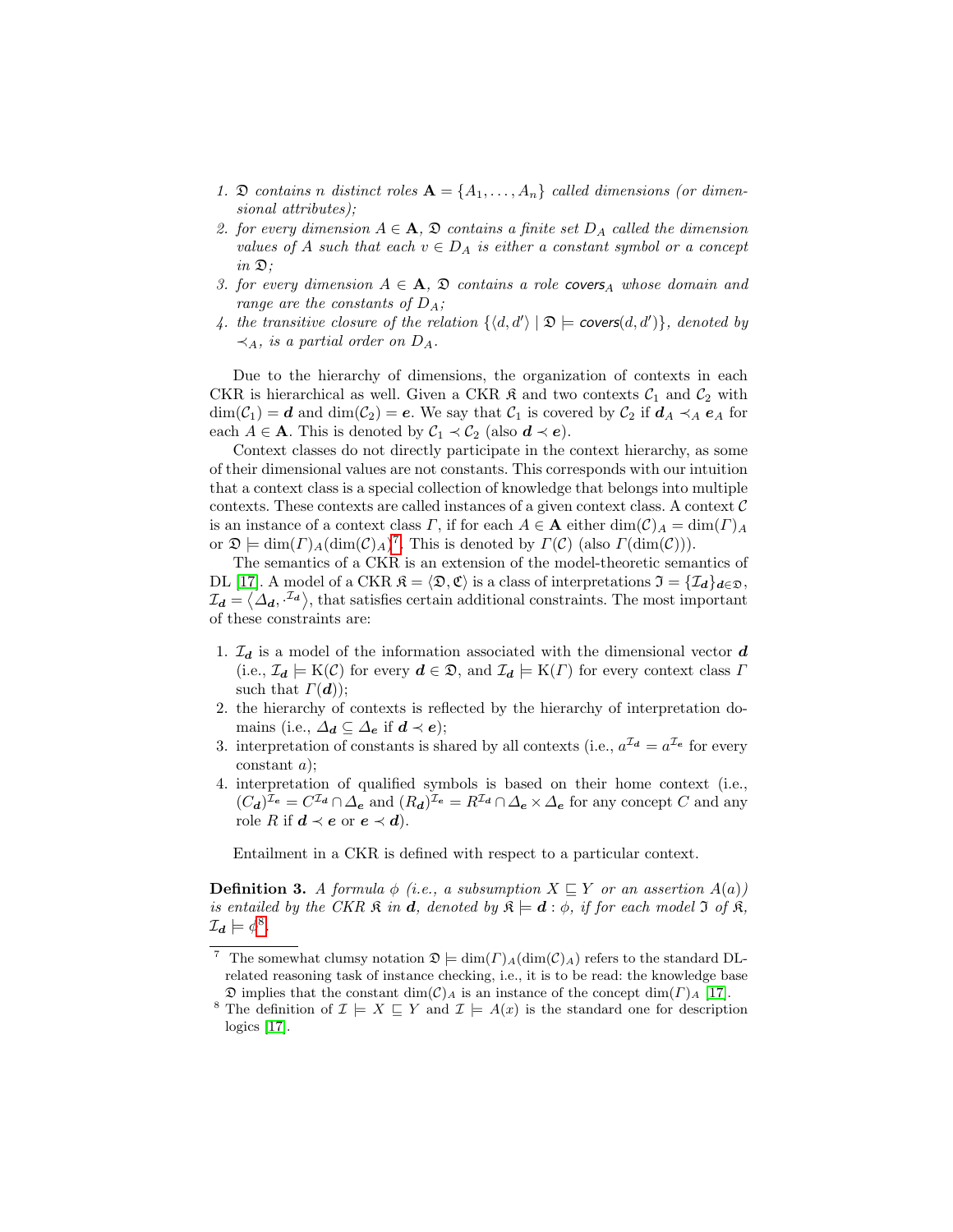All basic decision problems such as concept satisfialbility checking and entailment with respect to a CKR knowledge base are decidable, and the complexity of reasoning is not increased when compared to classical DL [\[9\]](#page-14-7).

The advantages of explicit tracking of knowledge provenance by attaching contextual meta information are apparent. In addition, our system provides means for efficient manipulation of generic information that is valid in multiple contexts using the construct of context class. Also, knowledge propagation in the system is encoded in the semantics of qualified concepts and roles and the complexity is hidden from the user which leads to practical and efficient modeling. We will demonstrate this in the next section.

### 4 Modeling with CKR

In this section we describe how we model the domain of football, in particular the domain of FIFA Would Cup 2010, within a contextualized knowledge repository. The modeling is composed of three basic components. The first component is the dimension hierarchies and the meta knowledge  $\mathfrak{D}_{\mathsf{Foothall}}$ . In this knowledge base we represent the structure of the contexts in which we organize all the information about football. The structure of  $\mathfrak{D}_{\mathsf{Foothall}}$  will be inspired by the structure of the FIFA World Cup 2010 web site. The second component of the modeling consists of the context classes which describe types of contexts that we will deal with, such as for instance matches, teams, groups, etc. Each context class contains all the axioms that should hold in all of its instance-contexts. Finally, the third component of the model are the contexts, with all the specific knowledge.

#### 4.1 Context dimensions

The knowledge base  $\mathfrak{D}_{\text{Football}}$  contains the meta knowledge and formalizes the structure of the contexts in the repository in a logical form. In the proposed implementation we consider the following three dimensions:

- time: values are time intervals of the form  $\langle$ start-time, end-time $\rangle$ .<sup>[9](#page-6-0)</sup> Coverage relation is the standard containment relation between intervals. It does not require explicit representation because the containment relation between two intervals can be evaluated on the fly;
- location: values determine the geographical region in which the set of statements in a context is true. This structure is represented by geographic ontology encoded in OWL and constructed from  $Geonames^{10}$  $Geonames^{10}$  $Geonames^{10}$ , the resource of geographical places. The ontology defines generic concepts, such as for instance Geographic Area or Country as well as specific individuals for geographical places, such as World, Italy, or Florence. The concepts are then

<span id="page-6-0"></span><sup>&</sup>lt;sup>9</sup> For the sake of notation simplicity, to refer to the common temporal intervals, e.g., the whole year or day, we will just use the year or date instead of start-end tuple.

<span id="page-6-1"></span> $10$  <http://www.geonames.org/>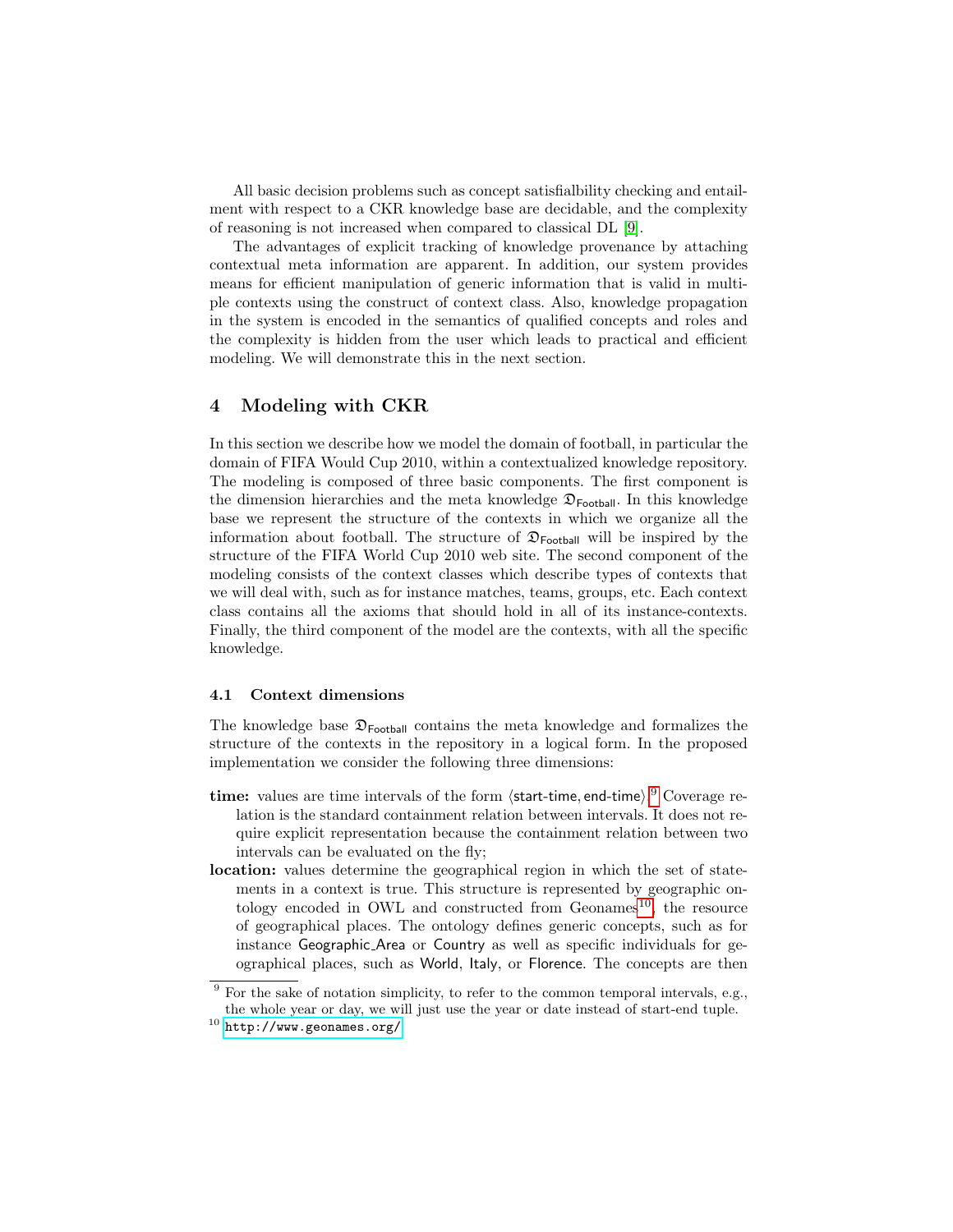```
sport
 Football
   Football_domestic_competitions
   Football_international_competitions
      Continental_League
      FIFA_WC
        FIFA_WC_qualification
       FIFA WC final tournament
          FIFA_WC_group_stage
              FIFA_WC_group_A
                FIFA_WC_Match_1
              ...
FIFA_WC_group_H
                FIFA_WC_Match_48
          FIFA WC_knockout
            FIFA_WC_round_of_16
              FIFA_WC_Match_49
              ...
            FIFA_WC_semi-final
              FIFA_WC_Match_61
              FIFA_WC_Match_62
            FIFA_WC_third_place_match
            FIFA_WC_final_match
```
Fig. 1. Excerpt of a topic dimension hierarchy

used as dimension values of context classes of the repository, while the individuals are used as dimension values of particular contexts. The hierarchical coverage relation coverslocation corresponds to actual geopolitical relations between the regions as defined by Geonames (i.e., the division of the world into continents, the continents into countries, and countries into administrative regions, etc.);

topic: values of this dimension determine the subject topic that a context pertains to. Similarly to locations, the structure of the topic dimension is encoded by an OWL ontology defining generic concepts and specific individuals, such as the concept Football Match and the individual FIFA WC final match. The hierarchical coverage relation between individuals is asserted by evaluating topic generalization/specification. Figure [1](#page-7-0) shows an excerpt of topic hierarchy, manually created following the organizational structure of the FIFA World Cup event.

Using these three dimensions, it is possible to specify detailed contexts, some examples are listed below:

| Context description                                                                                                                                                | ltime           | location topic |                           |
|--------------------------------------------------------------------------------------------------------------------------------------------------------------------|-----------------|----------------|---------------------------|
| European Champions League 2010 2010                                                                                                                                |                 |                | Europe Continental_league |
| FIFA World Cup 2010                                                                                                                                                | 2007-2010 World |                | <b>FIFA_WC</b>            |
| The final tournaments of the FIFA 1990–2010 World                                                                                                                  |                 |                | FIFA_WC_final_tournament  |
| $\begin{array}{ l l } \hline \text{World Cup of the last 20 years} & \text{--} \\ \hline \text{The group A of FIFA World Cup} & \text{2006} \\ \hline \end{array}$ |                 | World          | FIFA_WC_group_A           |
| $\frac{2006}{\text{The final match of the latest FIFA}}$ 2010<br>World Cup                                                                                         |                 | World          | FIFA_WC_final_match       |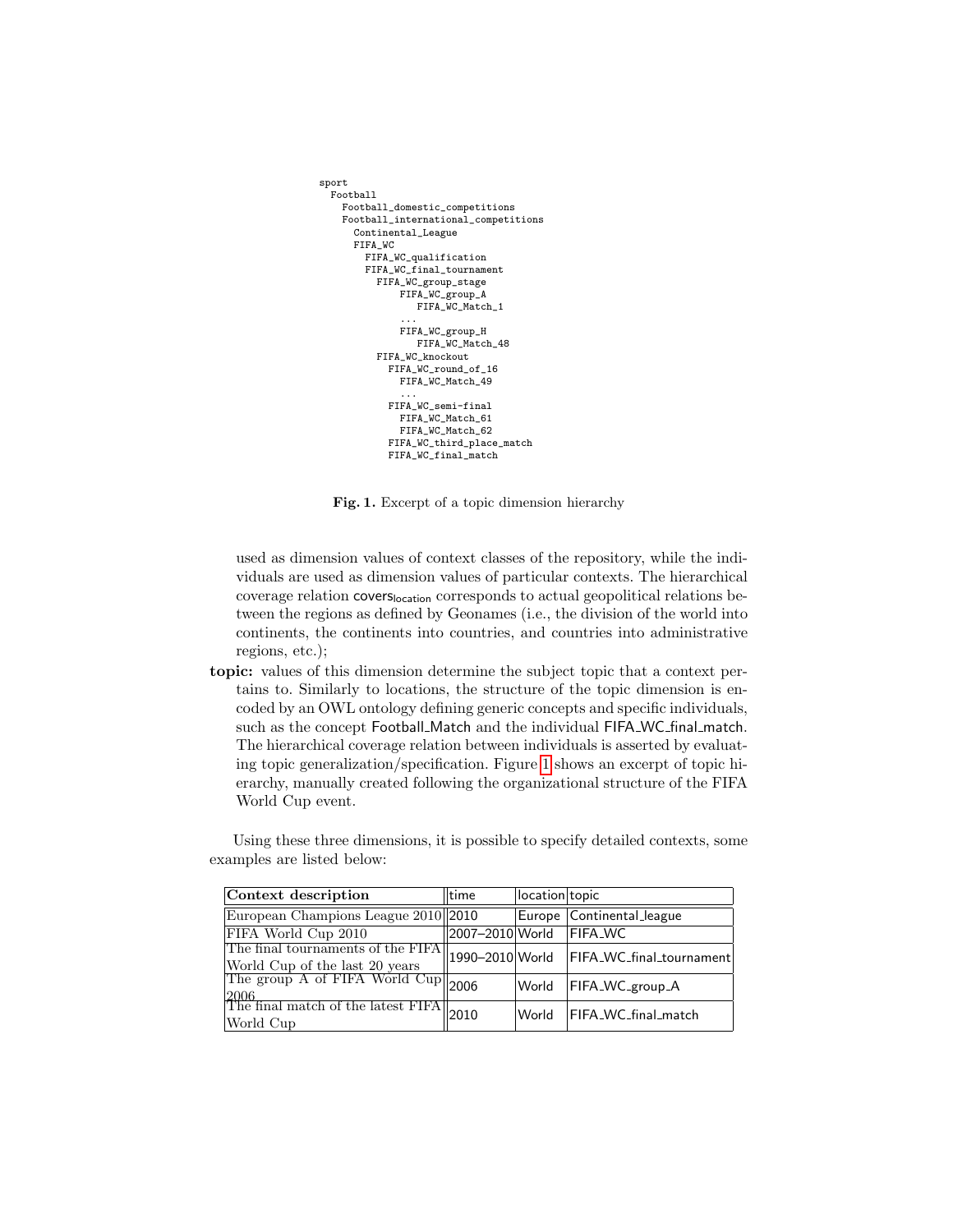#### 4.2 Context classes

In the CKR architecture, context classes can be viewed as a tool which makes the representation of knowledge more effective. Axioms that are valid in many contexts are asserted in a context class and they are automatically imported by the semantics into all contexts that instantiate the class. For example, in every context that describes a football match, certain general axioms should hold: e.g., there are two teams, one playing against the other, the number of players in the match is eleven or less per team, there is a goalkeeper in each team, etc. Instead of explicitly including all these axioms in each single context associated with a football match, one can create the context class Match containing the axioms and impose that all contexts that describe a particular match are instances of this context class.

Example 1. As an explanatory example we show the definition of the context class Match associated to every match



The context class described above matches with all the contexts which describe any football match which is taken in any part of the world after 1900. When a context is declared to be an instance of this class it inherits the basic structure of a football match and as well as all the constraints defined in the context class in terms of axioms.

Example 2. Another example is a context class that specifies the composition of a group during the FIFA World Cup and basic relations between the teams of the group, for instance, there are exactly four teams in the group, and in the end there is one winner and one runner-up winner who are among these four teams:

> $\mathsf{FIFA\_Group} = |$ Winner $\sqsubseteq$  Team topic(FIFA\_Group, FIFA\_Group)  $\boxed{\mathsf{Team}\equiv \mathsf{Team1}\sqcup \mathsf{Team2}\sqcup \mathsf{Team3}\sqcup \mathsf{Team4}}$  $R$ unner-up  $\sqsubseteq$  Team . . .

The context class FIFA Group will match any of the eight contexts representing the actual groups of the FIFA World Cup, that is, groups A, B, C, D, E, F, G, H, and as a result it will define the notions of the winner and the runner-up in each of the groups.

#### 4.3 Contexts

The declaration of the actual contexts in the repository concludes the modeling process. It is important to stress that when a context is loaded into the CKR,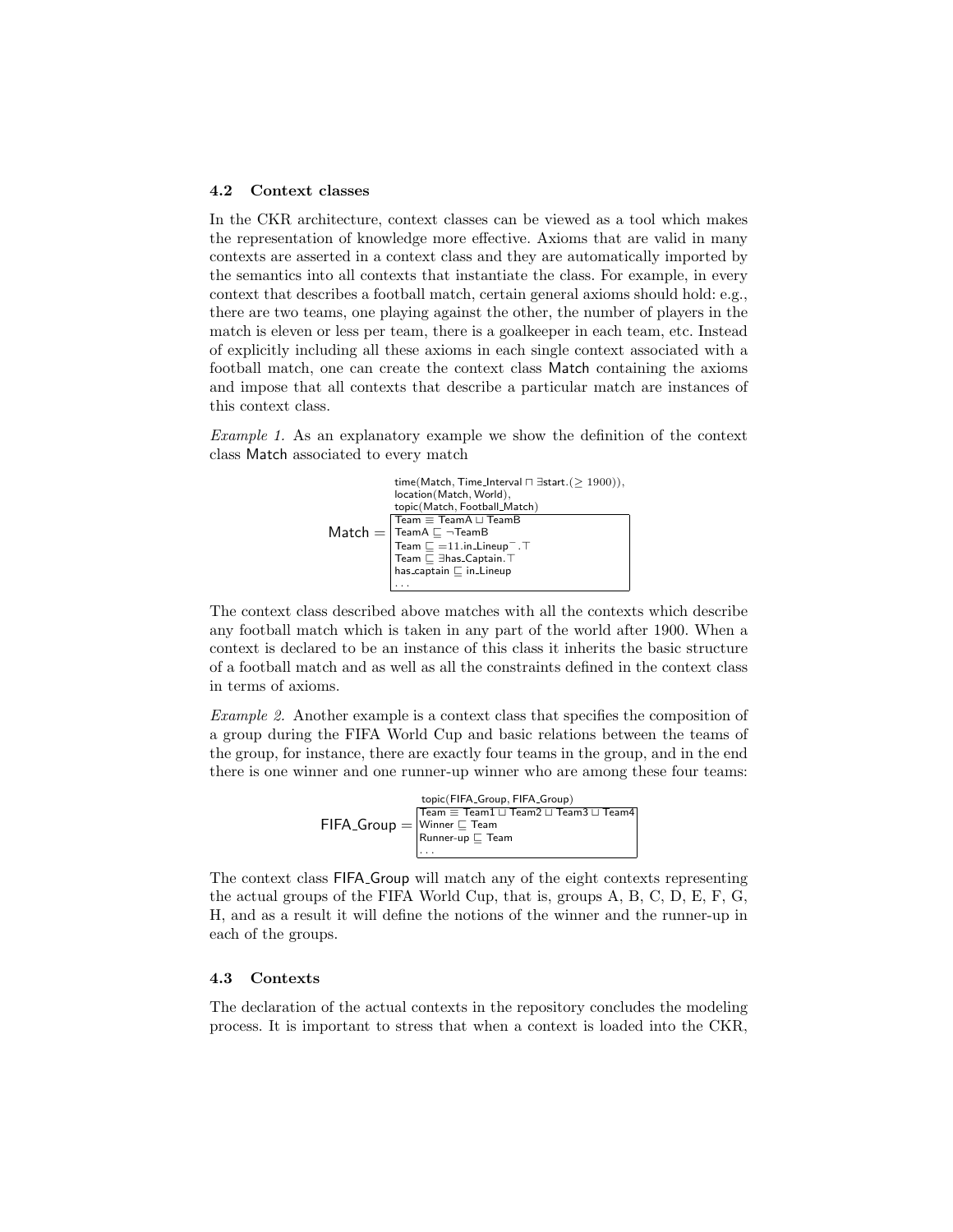first all matching context classes are identified and then axioms contained in them are copied into the context. Let us now see some examples.

Example 3. To represent the FIFA World Cup group A 2010, one gives the following definitions:

|             | time(GA_2010, 2010), location(GA_2010, World), topic(GA_2010, FIFA_WC_group_A) |
|-------------|--------------------------------------------------------------------------------|
|             | Team1(Team_Uruguay)                                                            |
| $GA_2010 =$ | Team2(Team_Mexico)                                                             |
|             | .                                                                              |
|             | Winner (Team_Uruguay)                                                          |
|             | Runner-up (Team_Mexico)                                                        |

Note that the axioms about the teams and the winners are imported due to the fact that the dimension value FIFA WC group A is an instance of the concept FIFA Group and hence the whole context is an instance of the eponymous context class.

Another powerful modeling mechanism proposed in the CKR is the notion of qualified concepts and roles. This mechanism allows to refer from one context to concepts and roles of another context. For example, according to the format of the FIFA World Cup, after the group stage matches only the winner and the runner-up team from each group pass into the next tournament stage, called "round of sixteen", here, group A is one context and a match in the round of sixteen is another. With help of qualified concepts and roles we are able to express complex axioms in the latter context reusing knowledge of the former.

Example 4. To represent the constraint that during the match 46 in the round of sixteen the teams Uruguay and Republic Korea are actually the winner and the runner-up of the groups A and B accordingly, we insert the following axioms in the context of the match:



The semantics of qualified symbols will take care that the qualified concept Winner<sub>2010, World, FIFA WC group A</sub> actually refers to Winner in the context with the dimensions  $\langle 2010, \text{World}, \text{FIFA}_\text{W}C_\text{group} A \rangle$ , that is, the one that we above named GA 2010.

Example 5. To represent the context of the final match of the FIFA World Cup 2010, the following declarations can be used:

|  | time(Final_2010, 2010), location(Final_2010, World), topic(Final_2010, FIFA_WC_final_match) |
|--|---------------------------------------------------------------------------------------------|
|  | TeamA(Team_Spain)                                                                           |
|  | TeamB(Team_Netherlands)                                                                     |
|  | $Final_2010 =  $ in Lineup (Team Netherlands, Maarten Stekelenburg)                         |
|  | in_Lineup(Team_Netherlands, Giovanni_van_Bronckhorst)                                       |
|  | has_Captain(Team_Netherlands, Giovanni_van_Bronckhorst)                                     |
|  | $\cdot$ $\cdot$ $\cdot$                                                                     |

We also assert in the meta-knowledge that FIFA WC final match is an instance of the concept Football Match and hence this context will inherit all the axioms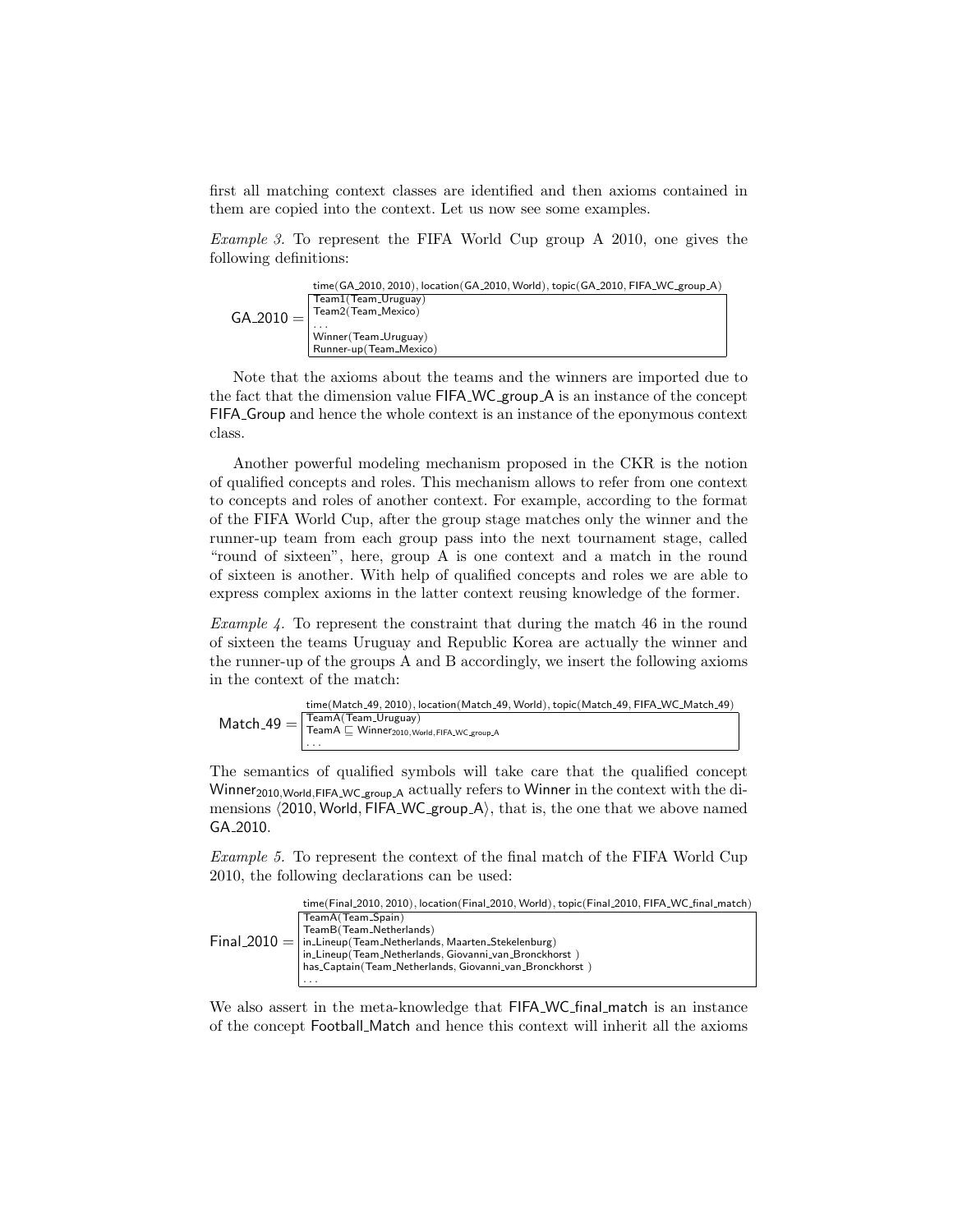from the context class Match. In addition, please note the role of each player and the shirt number of the player do not change between the matches in one tournament, thus this information is not specified here but it can be imported from the more general context of the FIFA World Cup 2010 whenever needed. This approach is also reflected at the actual web site of the FIFA tournament.

## 5 Conjunctive Query Answering over CKR

In this section we will take a look on conjunctive query answering in a CKR. We show how the notion of conjunctive query has to be generalized in order to be useful in a situation involving multiple contexts and we will explain how answers for the conjunctive queries are defined. We will then show several examples of conjunctive queries and the answers building on our FIFA World Cup scenario introduced above.

In the classical setting a conjunctive query (CQ) is an expression of the form  $Q(\bm{x}) \leftarrow \exists \bm{y} \bigwedge_{i=1}^n \phi_i(\bm{x}, \bm{y})$  where  $\bm{x}$  and  $\bm{y}$  are tuples of variables, and each  $\phi_i(\bm{x}, \bm{y})$ is either an unary or a binary predicate taking variables from  $x$  and  $y$  [\[19\]](#page-14-17). In the multi-contextual setting, conjunctive queries need to be parametrized also with respect to a context.

Definition 4 (Contextual Conjunctive Query). A contextual conjunctive query (CCQ) over a CKR is an expression of the form  $Q(x) \leftarrow \exists y \bigwedge_{i=1}^{n} d_i$ :  $\phi_i(\bm{x}, \bm{y})$  where for each i,  $\bm{d}_i$  is a possibly partial dimensional vector, and  $\phi_i(\bm{x}, \bm{y})$ is a conjunction of unary and binary predicates taking variables from  $x$  and  $y$ . If  $x$  is empty then the query is called boolean. If for each i,  $d_i$  is a total dimensional vector then the query is said to be fully contextualized.

In CKR, queries can span over multiple contexts with different conceptualizations and hence the result can be seen as a mash-up of knowledge from different contexts. We will make use of substitution and completion. By  $\phi[\mathbf{x}/\mathbf{a}]$ we will understand the expression derived from  $\phi$  in which each element of x is replaced by the respective element of  $a$ . Given two dimensional vectors  $d$  and  $e$ , by  $d + e$  we will understand a completed vector which contains all elements of d plus the elements of  $e$  for those dimensions which  $d$  is missing. The semantics of CCQ is defined as follows.

**Definition 5.** A fully contextualized boolean  $CCQ Q() \leftarrow \exists y \bigwedge_{i=1}^{n} d_i : \phi_i(y)$  is said to be entailed by a CKR  $\mathfrak{K}$ , if for each model  $\mathfrak{I}$  of  $\mathfrak{K}$  there is a substitution **u** such that  $\mathcal{I}_{\boldsymbol{d}_i} \models \phi(\boldsymbol{y})[\boldsymbol{y}/\boldsymbol{u}]$ . This is denoted by  $\mathfrak{K} \models Q()$ .

The expression  $e : a$  formed by a dimensional tuple  $e$  and a tuple of constants  $\bm{a}$  is an answer for a CCQ  $Q(\bm{x}) \leftarrow \exists \bm{y} \bigwedge_{i=1}^k \bm{d}_i : \phi_i(\bm{x}, \bm{y})$  with respect to a CKR  $\mathfrak{K},\text{ if }\mathfrak{K}\models\bigwedge_{i=1}^k\boldsymbol{d}_i+\boldsymbol{e}:\phi_i(\boldsymbol{x},\boldsymbol{y})[\boldsymbol{x}/\boldsymbol{a}].$ 

Let us now see some practical examples of CCQ.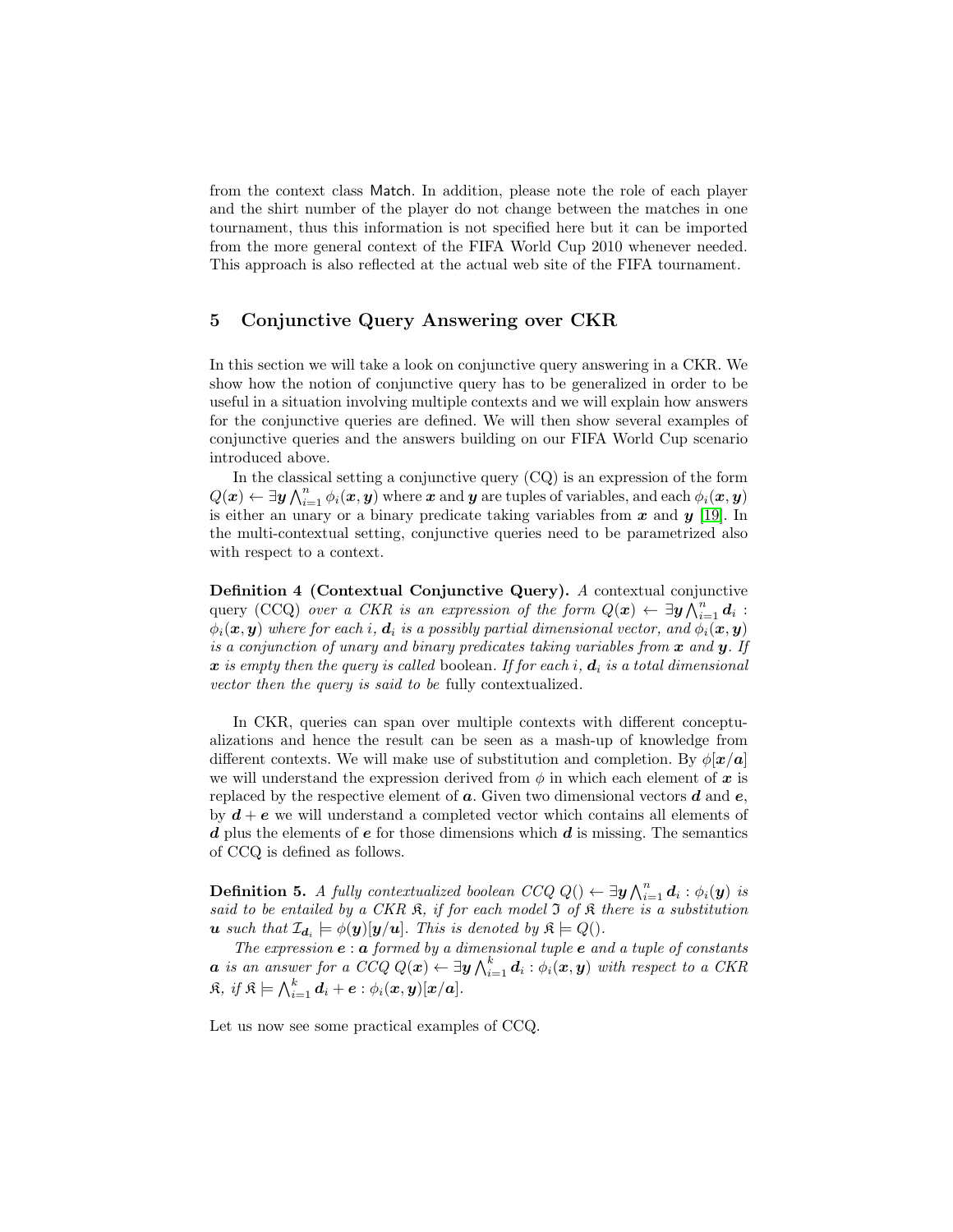Example 6. As a simple example, consider the following query which retrieves the list of all goalkeepers and the teams they play for in the current World Cup:

 $Q(x, y) \leftarrow \langle 2010, World, FIFA_WC \rangle : Goa|keeper(x) \wedge in_Squad(x, y)$ 

The answer set will look like:



Example 7. The previous query is concerned with a sole context of the 2010 World Cup, which is fully specified in the query. We may of course query over multiple contexts. The next query retrieves the list of goalkeepers who played for the team Italy in any FIFA World Cup:

 $Q(x) \leftarrow \langle$  World, FIFA\_WC $\rangle$ : Goalkeeper $(x) \wedge$  in Squad $(x,$  Team Italy)

As we can see, by omitting one of the dimensions in the dimensional vector within the query, this query is evaluated by substituting all possible dimensional values for this dimension and querying in every resulting context. This yields the answer set:

| Context  |               |         |                            |
|----------|---------------|---------|----------------------------|
|          | time location | topic   | $\boldsymbol{x}$           |
|          | 2010 World    |         | FIFA_WC Gianluigi_Buffon   |
|          | 2010 World    |         | FIFA_WC Federico_Marchetti |
|          | 2006 World    |         | FIFA_WC Gianluigi_Buffon   |
|          | 2006 World    |         | FIFA_WC Angelo_Peruzzi     |
| $\cdots$ | <b>World</b>  | FIFA_WC |                            |

Note that the answer set is contextualized, that is, for each answer we get also the context in which it answers the query. We can also see that some individuals are listed more than once, each time in a different context.

Example 8. Of course, we have the possibility to explicitly address more than one context. In the following query, we ask about the list of players who did in fact play in some match. For this we have to consider the context FIFA WC, which contains the list of players and then the contexts of particular matches.

 $Q(x,y) \leftarrow \exists z \langle 2010, \text{World}, \text{FIFA\_WC}\rangle : \text{in\_Squad}(x,y) \bigwedge \langle 2010, \text{World}\rangle : \text{in\_Lineup}(z,x)$ 

The first context we have specified fully and for the second one we again use the same feature as above: we omit the value for the topic dimension, thus all possible values are substituted here. Due to the fact that the predicate in Lineup is inherent to the contexts that represent matches, the query is evaluated once per each match. The answer set will look as follows:

| Context |               |                                                |                  |                  |
|---------|---------------|------------------------------------------------|------------------|------------------|
|         | time location | topic                                          | $\boldsymbol{x}$ | $\boldsymbol{y}$ |
|         |               | 2010 World FIFA_WC_Match_11 Gianluigi_Buffon   |                  | Team_Italy       |
|         | 2010 World    | FIFA_WC_Match_11 Federico_Marchetti Team_Italy |                  |                  |
|         | 2010 World    | FIFA_WC_Match_28 Federico_Marchetti Team_Italy |                  |                  |
|         | 2010 World    | FIFA_WC_Match_41 Federico_Marchetti Team_Italy |                  |                  |
|         | 2010 World    |                                                |                  |                  |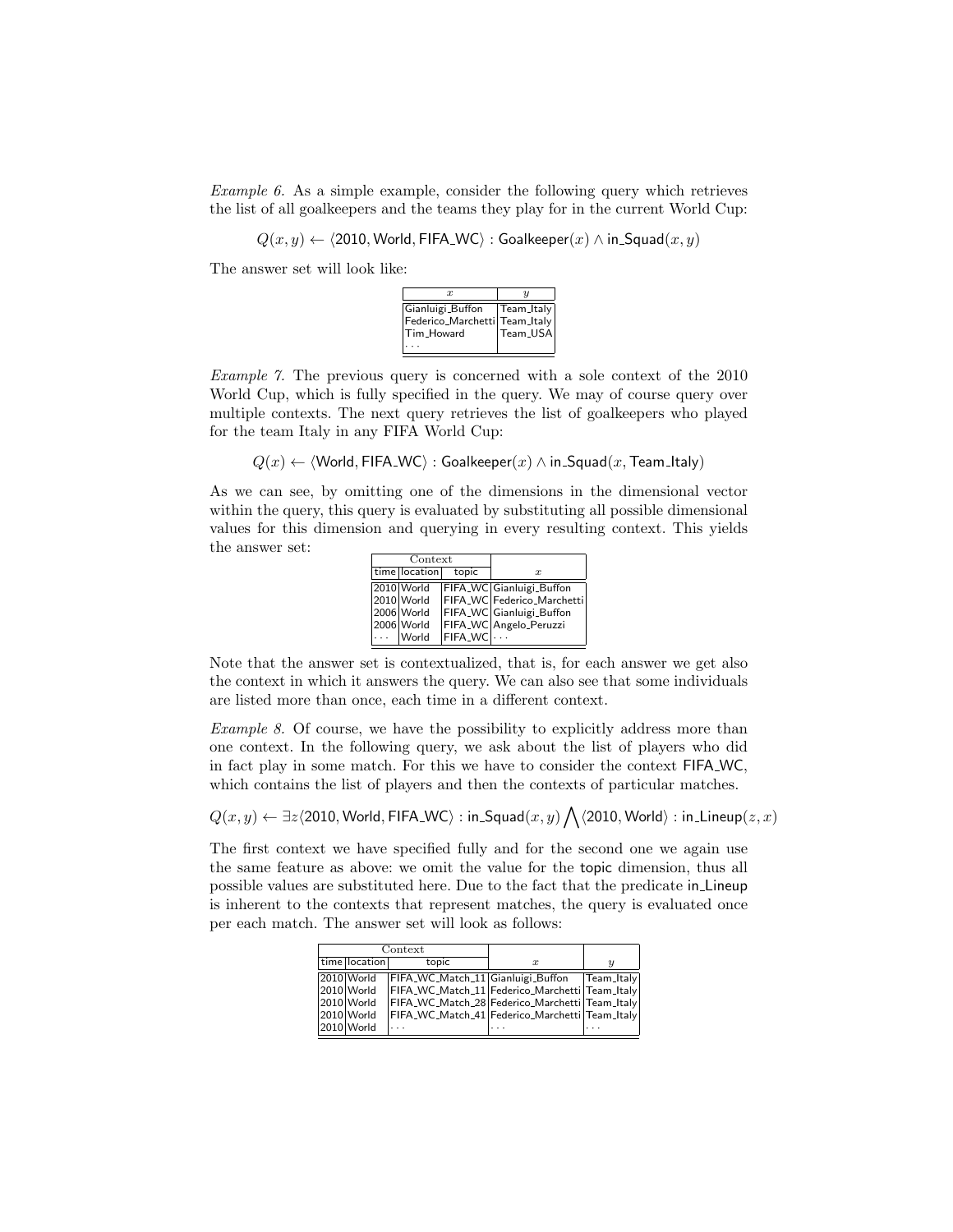We can see that same goalkeepers played in several matches, but in addition there are also matches in which more than one goalkeeper played.

From the examples, we conclude that CCQ are a natural and particularly versatile extension of CQ that provides a flexible mechanism for data retrieval over a CKR that allows us to retrieve and combine data from multiple contexts and in addition it allows predicating over contextual meta data in order to refine the query.

### 6 Related Work

In this section we outline some notable approaches and systems for modeling contextualized knowledge with semantic web technologies, particularly focusing on the football domain selected for the use case in the present work. Though the football domain is characterized by well structuredness of the available information (e.g., tournaments, teams, players, matches, etc.), which simplifies its representation with RDF/OWL semantic web standards, the challenging problem is to reflect and consistently represent context dependency of the most of knowledge with RDF/OWL (e.g., lineups within a certain match, authors of goal shots, etc.).

The 2006 FIFA World Cup was one of the main application scenarios investigated within the  $S_{MARTWEB}^{11}$  $S_{MARTWEB}^{11}$  $S_{MARTWEB}^{11}$  research project. The corresponding knowledge on the world cup has been encoded in the SWIntO Sport Event RDFS ontology [\[20\]](#page-14-18). The modeling choice pursued to represent context-dependency of knowledge was through a specialization of concepts and properties. For example, depending on the context, the notion of team can refer to the football club, complete squad composition in a certain tournament or the actual lineup in a certain match. To distinguish between these different granularities the concept Team is specialized into FootballClubTeam, Squad or FootballMatchTeam respectively, and instantiated accordingly into different individuals germany, germany fifa 2006 and germany 14 june 2006, which afterwards are linked together using specific relation personatedBy. The similar modeling approach is used to represent a notion of player, having different roles in a club, in a team or a specific match; different officials in different matches, etc. In our approach there is no need to proliferate creation of specialized concepts and individuals for distinguishing contextual qualifications, because contexts allow us to treat differences of concepts in different contexts and consistently use the same name for individuals through out different contexts.

Another notable example extensively modeling football domain is Freebase. Freebase<sup>[12](#page-12-1)</sup> is a massive collaboratively-edited RDF-exportable knowledge base of facts about people, organizations, events, etc. The knowledge base is organized into domains (e.g., sport disciplines, politics, etc.), grouping relevant types (e.g., sport championships, clubs and players, politicians and parties, etc.).

<span id="page-12-0"></span> $11$  <http://smartweb.dfki.de/>

<span id="page-12-1"></span><sup>12</sup> <http://www.freebase.com/>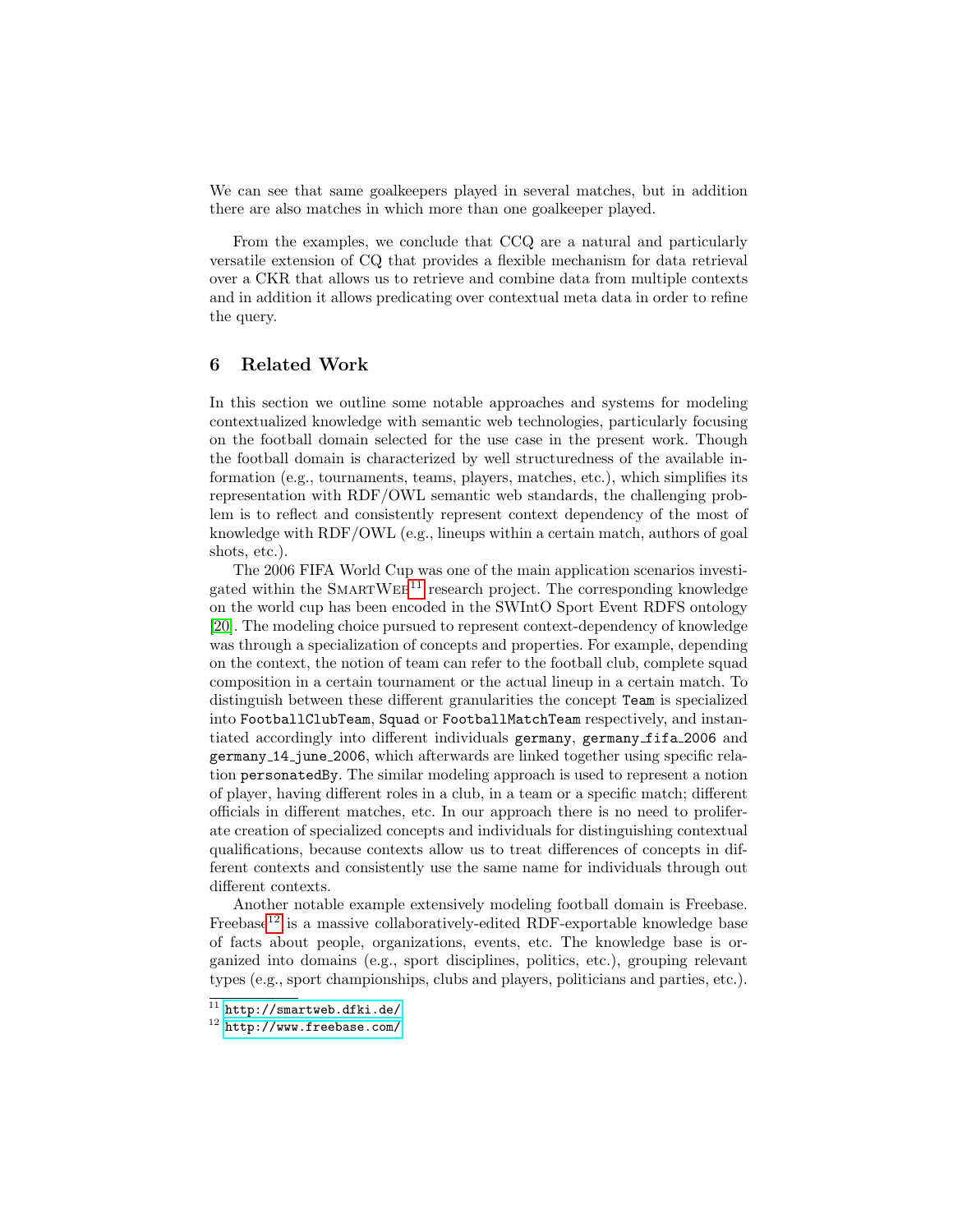Types have properties (e.g., Date of birth for type Person), and can be organized in inheritance hierarchies (e.g., Football Player type extends generic type Person) allowing for property inheritance. For example, for representation of facts about 2010 FIFA World Cup Freebase contains a dedicated type FIFA World Cup  $2010^{13}$  $2010^{13}$  $2010^{13}$ . One of the distinguishing characteristics of Freebase is extensive use of reification in order to support compound multi-dimensional properties, allowing to assign contextually bounded values. An example of such a compound property is Football Player Match Participation allowing to assert for a given match a player and a team he plays.

# 7 Conclusion

Contextualized Knowledge Repository (CKR) constitutes a novel architecture for the Semantic Web that has been lately proposed and implemented [\[8,](#page-14-6)[9\]](#page-14-7). It is completely embedded within the current Semantic Web standards represented by RDF and OWL. It builds on top of these standard formalisms and enhances them in the following aspects: (1) knowledge is organized in contexts which are hierarchically sorted according to the coverage relation defined with respect to the contextual metadata; (2) the coverage relation is itself formalized in an RDF/OWL ontology, which introduces flexibility on the structure of contexts and it allows to reason, not only inside the contexts but also on the contextual organization; (3) with context classes generic knowledge that is valid in multiple contexts can be asserted effectively and with minimal redundancy; (4) so called qualified concepts and roles allow for fully automated knowledge "importing" between the contexts that relies on their hierarchical structure, it is intuitive to use, and whose technicalities are hidden from the user; (5) contextual conjunctive queries provide a flexible data retrieval mechanism in which also contextual metadata are returned with the answers and furthermore the querying can be also refined by such metadata.

In this paper, we describe a modeling scenario from the domain of football, by which we demonstrate the features of the CKR architecture, we show how to model with it in practise, and highlight its particular advantages. The choice of this particular domain is due to its inherent contextual nature and sufficient complexity. Although equivalent modeling can surely be done in any ontology language such as OWL that does not provide any context aware features, it is apparent from our demonstration that with CKR an increased efficiency of the representation and more intuitive modeling are achieved. We believe that the scenario can be remodeled also in any other contextualized Semantic Web framework and thus it may serve in future as a modeling benchmark in this area.

# References

<span id="page-13-0"></span>1. Ding, L., Finin, T., Peng, Y., da Silva, P.P., McGuinness, D.L.: Tracking rdf graph provenance using rdf molecules. In: Proceedings of the Fourth International

<span id="page-13-1"></span> $^{13}$  [http://www.freebase.com/view/en/2010\\_fifa\\_world\\_cup](http://www.freebase.com/view/en/2010_fifa_world_cup)